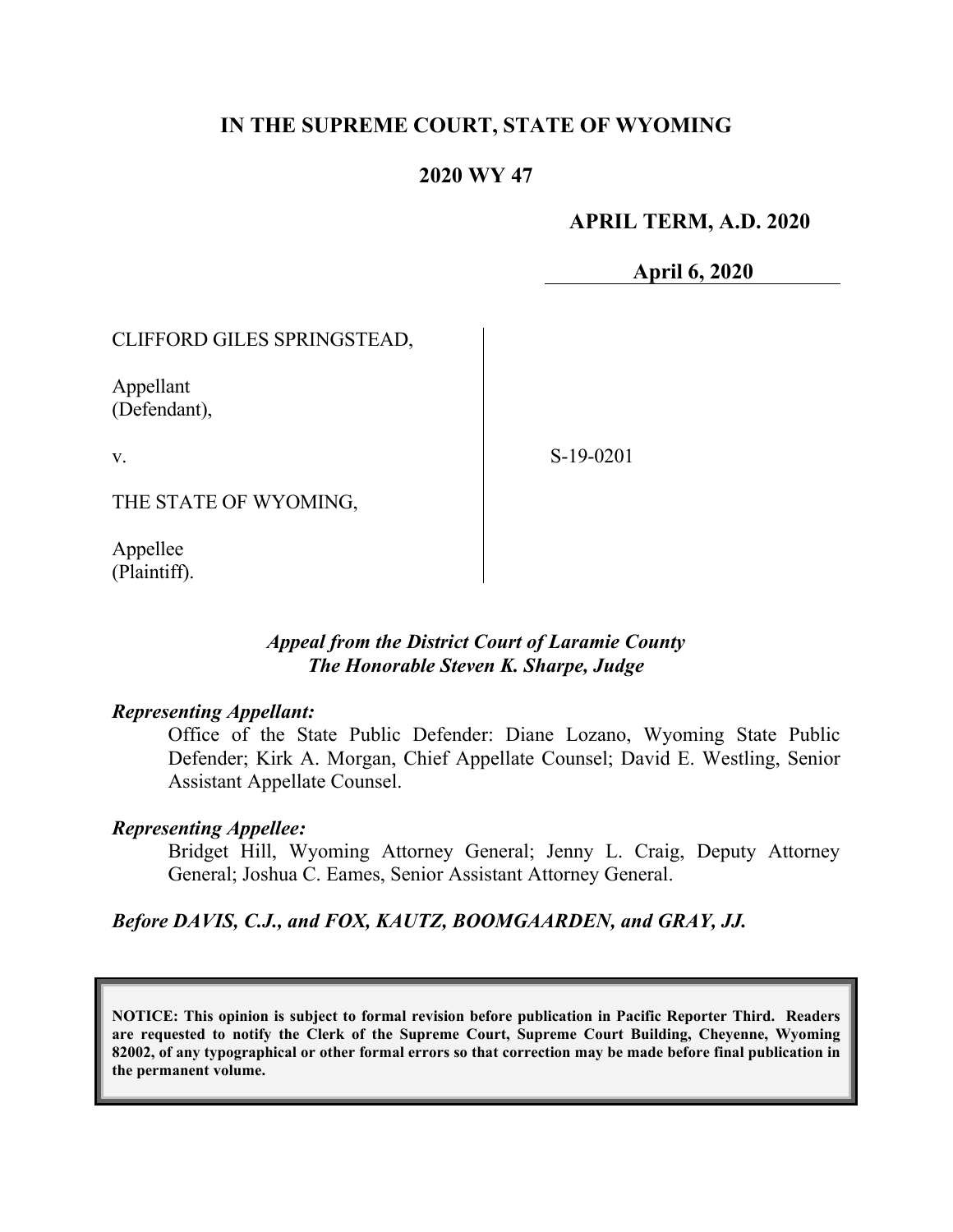### **GRAY, Justice.**

[¶1] Clifford Springstead was charged with failure to register as a sex offender. He entered into a plea agreement where in exchange for his guilty plea, the State agreed to recommend a two- to three-year prison sentence, suspended in favor of two years' probation. The agreement incorporated Mr. Springstead's bond conditions which required he not be arrested or cited for a violation of the law and entitled the State to deviate from the agreement if Mr. Springstead violated its terms. Before sentencing, Mr. Springstead received two citations for criminal trespass and one citation for false reporting. The State recommended the maximum sentence of four and one-half to five years, which the district court imposed. Mr. Springstead appeals, claiming the State breached the plea agreement. We affirm.

#### *ISSUE*

[¶2] We rephrase the issue:

Did Mr. Springstead's breach of the plea agreement release the State from its obligation to recommend a reduced sentence?

### *FACTS*

[¶3] Mr. Springstead was charged with failure to register as a sex offender under Wyo. Stat. Ann.  $\S 7$ -[1](#page-1-0)9-302.<sup>1</sup> At his arraignment, he entered a plea of not guilty. He reached a plea agreement with the State under W.R.Cr.P.  $11(e)(1)(B)^2$  $11(e)(1)(B)^2$  where he agreed to plead guilty to one count of failure to register as a sex offender in exchange for the State's recommendation of not less than two years and not more than three years in prison, suspended in favor of two years of supervised probation. The plea agreement also provided:

> THE DEFENDANT understands and agrees to obey all laws, all court orders, *including bond conditions*, . . . and shall not commit any acts of violence pending sentencing. Defendant's violations of any of these provisions are a basis for the State to deviate from the plea agreement. . . . The Defendant agrees

<span id="page-1-0"></span> $1$  Mr. Springstead's duty to register arose from his 1989 conviction for first-degree sexual assault. He was also convicted of attempted second-degree murder, aggravated robbery, and kidnapping.

<span id="page-1-1"></span><sup>&</sup>lt;sup>2</sup> W.R.Cr.P. 11(e)(1)(B) provides that when a defendant enters a guilty plea pursuant to a plea agreement, the State will "[m]ake a recommendation, or agree not to oppose the defendant's request, for a particular sentence, with the understanding that such recommendation or request shall not be binding upon the court[.]"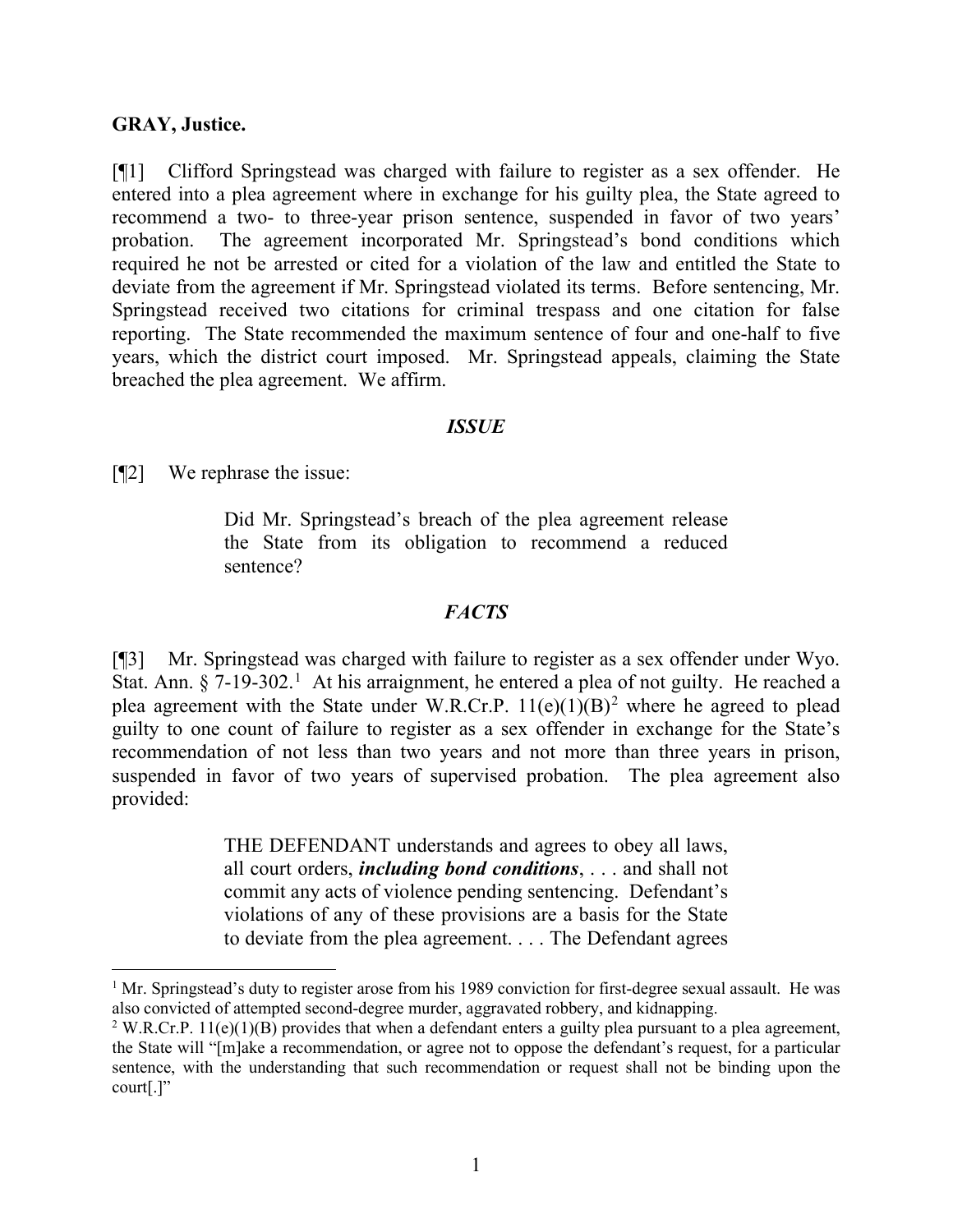that any violation of this agreement, any laws, or any court order, *including bond conditions* . . . may entitle the State to withdraw its sentencing recommendation and that the Defendant shall **NOT** be allowed to withdraw the plea(s) entered.

(First and second emphasis added.) One of the conditions of Mr. Springstead's bond was that he "*not be arrested or cited for any violation of the law* other than minor traffic offenses." (Emphasis added.) At a change of plea hearing, after Mr. Springstead acknowledged that he understood the terms of the agreement, the district court entered his guilty plea.

[¶4] Following the change of plea and before the sentencing hearing, Mr. Springstead received a citation for criminal trespass. The State moved to revoke his bond and the court issued a bench warrant for his arrest. By the time of his bond revocation hearing, Mr. Springstead had received two additional citations—one for criminal trespass and one for false reporting.<sup>[3](#page-2-0)</sup> At that hearing, the State announced that it "would not be standing behind" the plea agreement. The State, later, filed a "Notice of State's Intent to Deviate from Plea Agreement" making clear that it would seek the maximum sentence for Mr. Springstead. Mr. Springstead filed no response or objection.

[¶5] At sentencing, the State recommended that Mr. Springstead be sentenced to four to five years in prison. Mr. Springstead urged the district court to reject the State's recommendation and to ignore his pending misdemeanor citations. He did not argue that the sentencing recommendation was a breach of the plea agreement. Instead, Mr. Springstead conceded that the plea agreement was now inapplicable and said that he was "not going to necessarily ask that the Court follow [the original] recommendation." He argued for a sentence of four and one-half to five years, suspended in favor of five years' probation. The court sentenced Mr. Springstead to four and one-half to five years in prison. Mr. Springstead filed a timely appeal.

## *DISCUSSION*

# *Did Mr. Springstead's breach of the plea agreement release the State from its obligation to recommend a reduced sentence?*

[¶6] Mr. Springstead argues that the State breached the plea agreement by refusing to recommend a two- to three-year sentence, suspended in favor of probation. He also claims there was no breach of the agreement because he had not been found guilty of the

<span id="page-2-0"></span><sup>&</sup>lt;sup>3</sup> The motion for bond revocation was based on the first citation for criminal trespass. The district court acknowledged all three citations at the bond revocation hearing and again at the sentencing.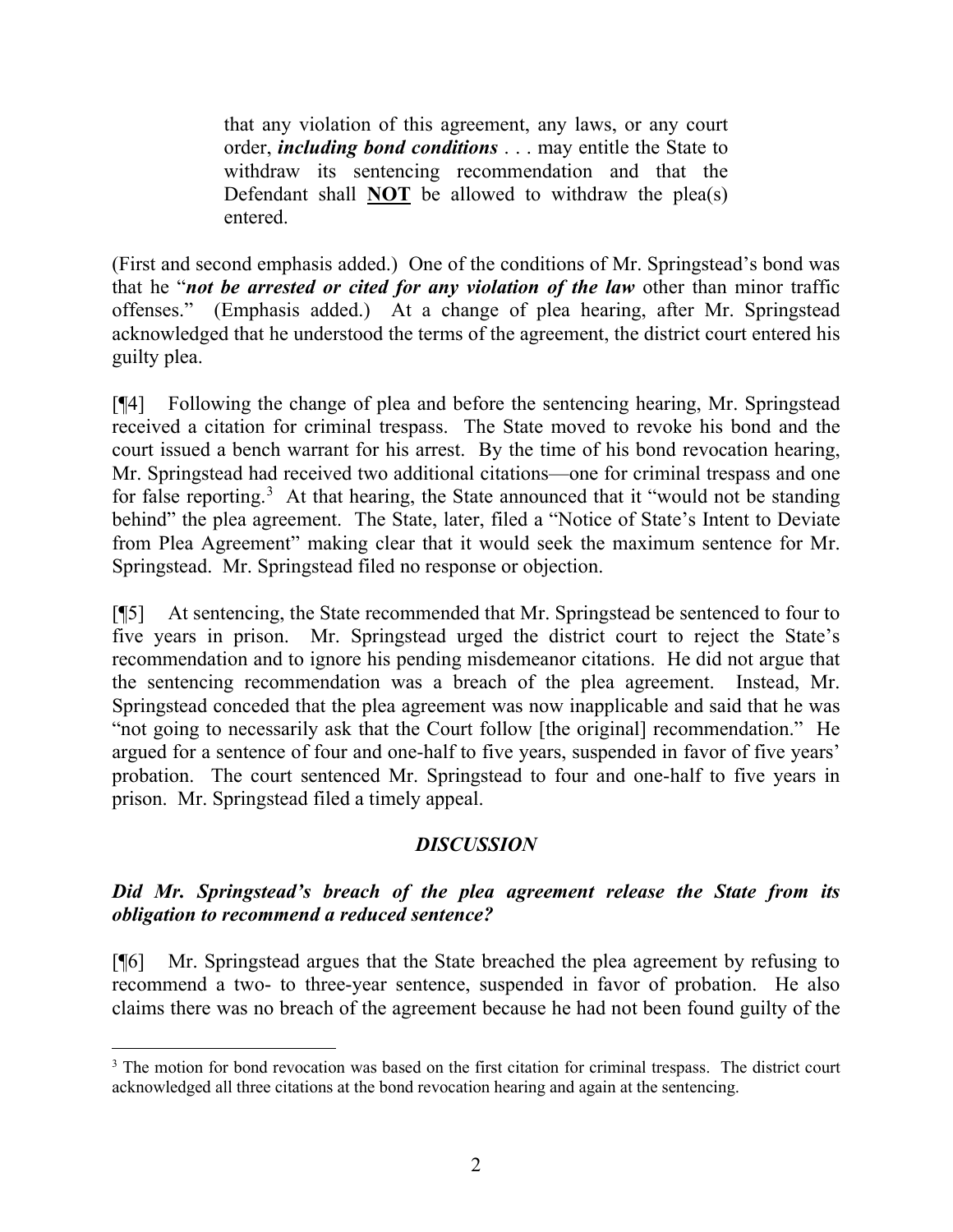cited conduct; the State could not deviate from the agreement but was required instead to withdraw from it prior to sentencing; and the agreement was, essentially, a contract of adhesion. We reject these arguments. We find that Mr. Springstead violated the plea agreement by receiving citations in contravention of his bond conditions, and his breach released the State from its obligation to recommend a reduced sentence.

[¶7] Generally, we review the question of whether the State violated a plea agreement de novo. *Mendoza v. State*, 2016 WY 31, ¶ 26, 368 P.3d 886, 894 (Wyo. 2016); *Ford v. State*, 2003 WY 65, ¶ 8, 69 P.3d 407, 410 (Wyo. 2003); *Schade v. State*, 2002 WY 133, ¶ 5, 53 P.3d 551, 554 (Wyo. 2002). "However, when a party fails to raise the issue of breach of a plea agreement with the district court, we review the alleged breach for plain error." *Christensen v. State*, 2010 WY 95, ¶ 6, 234 P.3d 1229, 1230 (Wyo. 2010); *see also Fernandez v. State*, 2006 WY 8, ¶¶ 18–19, 126 P.3d 111, 115–16 (Wyo. 2006). "[P]lain error exists when 1) the record is clear about the incident alleged as error; 2) there was a transgression of a clear and unequivocal rule of law; and 3) the party claiming the error was denied a substantial right which materially prejudiced him." *Mercer v. State*, 2012 WY 54, ¶ 8, 273 P.3d 1100, 1102 (Wyo. 2012) (citations omitted). Mr. Springstead did not raise the issue of the State's breach of the plea agreement or raise any of his other arguments to the district court. We therefore apply the plain error standard of review. *Id.*

[¶8] Under plain error, the appellant must first establish that "the record clearly shows the incident alleged as error[.]" *Bazzle v. State*, 2019 WY 18, ¶ 28, 434 P.3d 1090, 1097 (Wyo. 2019). Here, the record clearly reflects that the State declined to stand behind the plea agreement in recommending the maximum sentence.

[¶9] We turn next to the question of whether the error transgressed a clear and unequivocal rule of law. *Mercer*, ¶ 8, 273 P.3d at 1102. A plea agreement is a contract between the State and the defendant. *Mendoza*, ¶ 26, 368 P.3d at 895 (quoting *Deeds v. State*, 2014 WY 124, ¶ 14, 335 P.3d 473, 478 (Wyo. 2014)). As such, "[p]rinciples of general contract law guide our analysis of the [parties'] obligations under the agreement." *Gibbs v. State*, 2008 WY 79, ¶ 10, 187 P.3d 862, 865 (Wyo. 2008) (citations omitted).

[¶10] "As in a contract, courts will not release a party from its obligations under a plea agreement unless another party materially and substantially breaches the agreement." *Montano v. State*, 2019 WY 34, ¶ 13, 437 P.3d 838, 842 (Wyo. 2019).

> A material or substantial breach is one that goes to the whole consideration of the agreement. Several factors are relevant to whether a breach is material or substantial, including the extent to which the non-breaching party will be deprived of the benefit it reasonably expected and the extent to which the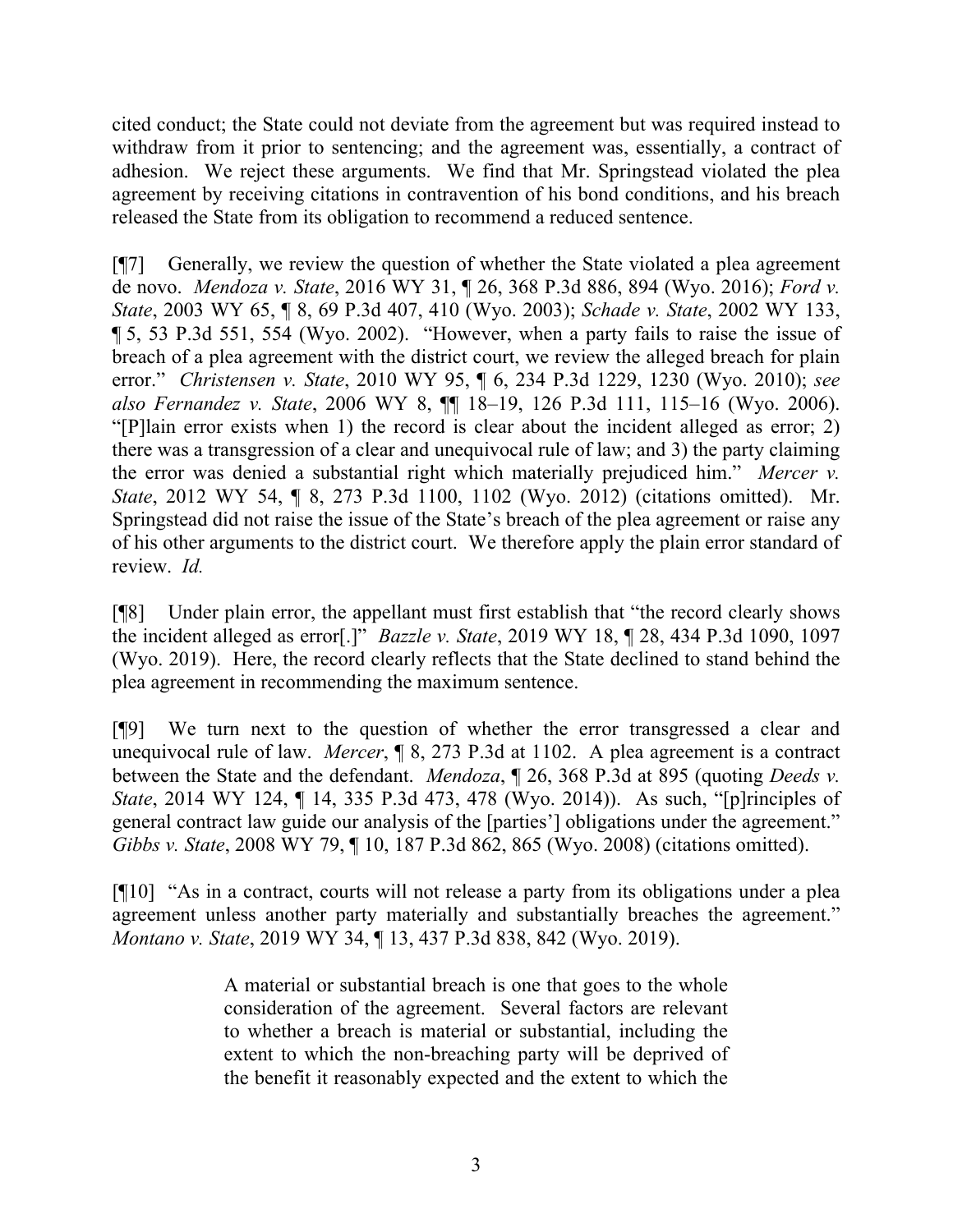breaching party's conduct comports with the standards of good faith and fair dealing.

*Schade*, ¶ 5, 53 P.3d at 554 (quoting *Browning v. State*, 2001 WY 93, ¶ 32, 32 P.3d 1061, 1071 (Wyo. 2001)). To determine whether a party has breached a plea agreement, we "(1) examine the nature of the promise; and (2) evaluate the promise in light of the defendant's reasonable understanding of the promise at the time the plea was entered." *Montano*, ¶ 13, 437 P.3d at 842 (quoting *Mendoza*, ¶ 26, 368 P.3d at 895).

[¶11] The first issue we must resolve is whether Mr. Springstead's conduct constituted a material and substantial breach of the plea agreement, releasing the State from its performance. In determining whether a breach occurred, we begin by examining the terms of the agreement. *Montano*, ¶ 14, 437 P.3d at 842. The plea agreement required Mr. Springstead to "obey all laws [and] all court orders, *including bond conditions*." (Emphasis added.) The bond required, among other things, that Mr. Springstead "not be arrested or cited for any violation of the law other than minor traffic offenses." The plea agreement included a provision that Mr. Springstead's violation of any provision of the agreement was a basis for the State to deviate from it and that violation "may entitle the State to withdraw its sentencing recommendation . . . ." The nature of the promise was clear. When language is clear and unambiguous, we enforce the agreement according to its terms without looking beyond the four corners of the contract. *Montano*, ¶ 14, 437 P.3d at 842 (quoting *Mendoza*, ¶ 27, 368 P.3d at 895).

[¶12] It is uncontested that Mr. Springstead received three citations after he entered into the plea agreement with the State, in violation of his bond conditions. This conduct went "to the whole consideration of the agreement." *Browning*, ¶ 32, 32 P.3d at 1071. It "deprived [the State] of the benefit it reasonably expected"—namely, that Mr. Springstead would comply with the agreement and receive no citations for violation of the law in exchange for its recommendation of a reduced sentence. *Id.* It is well established that "a defendant will be held to the clear terms of a lawful plea agreement." *Henry v. State*, 2015 WY 156, ¶ 13, 362 P.3d 785, 789 (Wyo. 2015). Mr. Springstead materially and substantially breached the plain terms of the agreement. "It is axiomatic that, if a defendant fails to comply with a plea agreement, the state is not bound by that agreement." *Schade*, ¶ 8, 53 P.3d at 555. The State did not violate a rule of law by deviating from the plea agreement in the face of Mr. Springstead's breach, so we need not reach the last prong of plain error—whether Mr. Springstead was materially prejudiced.

[¶13] Mr. Springstead raises several other arguments. He contends that the State did not provide proof that he breached the plea agreement, ignoring the copy of his citation attached to the State's petition to revoke his bond conditions. Mr. Springstead alternatively claims that a citation alone, without an underlying adjudication, does not prove guilt and therefore does not establish a violation of his bond conditions. We defer